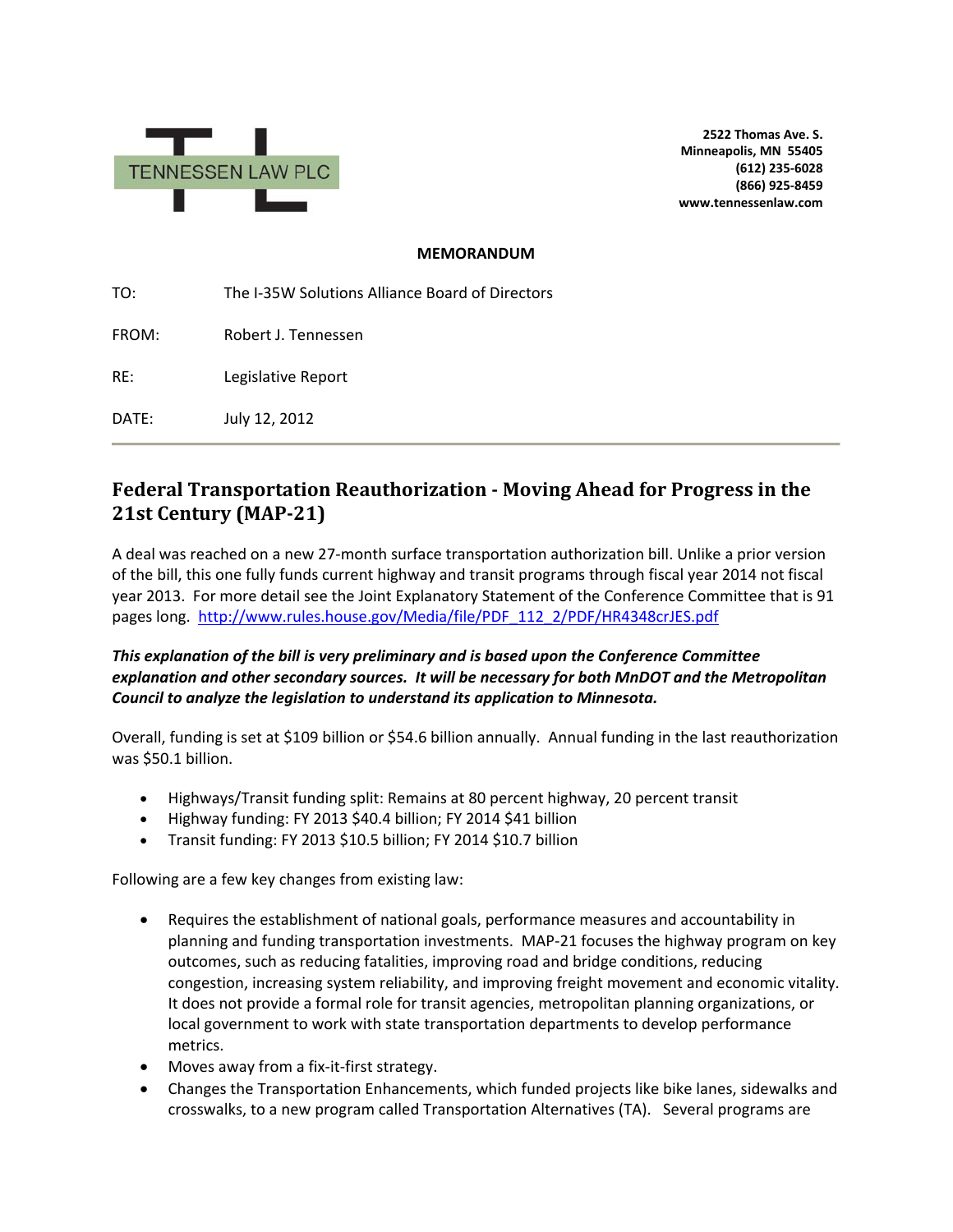consolidated under TA including Safe Routes to School, recreational trails and other programs. Two percent of the amounts apportioned to states are set aside for the TA program. Fifty percent of the TA funds are allocated to the states and 50 percent to metropolitan planning organizations based on population.

- States are permitted to"opt-out" of funding bike and pedestrian safety projects and can transfer their allocation to other programs.
- Calls for development of a National Freight Strategic Plan and increases the federal share for projects in the freight network from 80% to 95%.
- Expands tolling authority if road capacity is increased, though there must be more free lanes than tolled lanes.

The money to pay for the transportation projects will come from the Highway Trust Fund and an infusion of general taxpayer cash. The general tax money will be fully offset by changes to tax law.

### **Legislature**

The legislature will reconvene in January 2013. It is unlikely that any committee meetings of importance will occur before the November general election.

Once the legislature and the governor reach an agreement the governor will call the legislature into special session to deal with flood damage in Northeastern Minnesota, particularly in St. Louis County and Duluth.

# **Candidate Forums**

Kim Larson and Nina Pribyl have been working to set up the candidate forums. A map of the I-35W Solutions Alliance catchment area after redistricting is attached. With 30 house and senate seats in the Solutions Alliance catchment area, it will be necessary to sponsor three forums this year.

Dates and locations:

| <b>Burnsville</b> | October 3                                   | $7:00 \text{ pm}$ | Confirmed |
|-------------------|---------------------------------------------|-------------------|-----------|
|                   | <b>Bloomington</b> Checking on availability |                   |           |
| <b>Richfield</b>  | Checking on availability                    |                   |           |

### **The Transportation Finance Advisory Committee (TFAC)**

The Transportation Finance Advisory Committee met on June 22, 2012.

- Arlene McCarthy from Metro Transit and Scott McBride from MnDOT gave an overview of the metro transportation system.
- Amy Vennewitz, Deputy Director of Finance & Planning, Metropolitan Council, discussed transportation funding.
- Peter McLaughlin and Mary Richardson presented an overview of transit on behalf of the Counties Transit Improvement Board.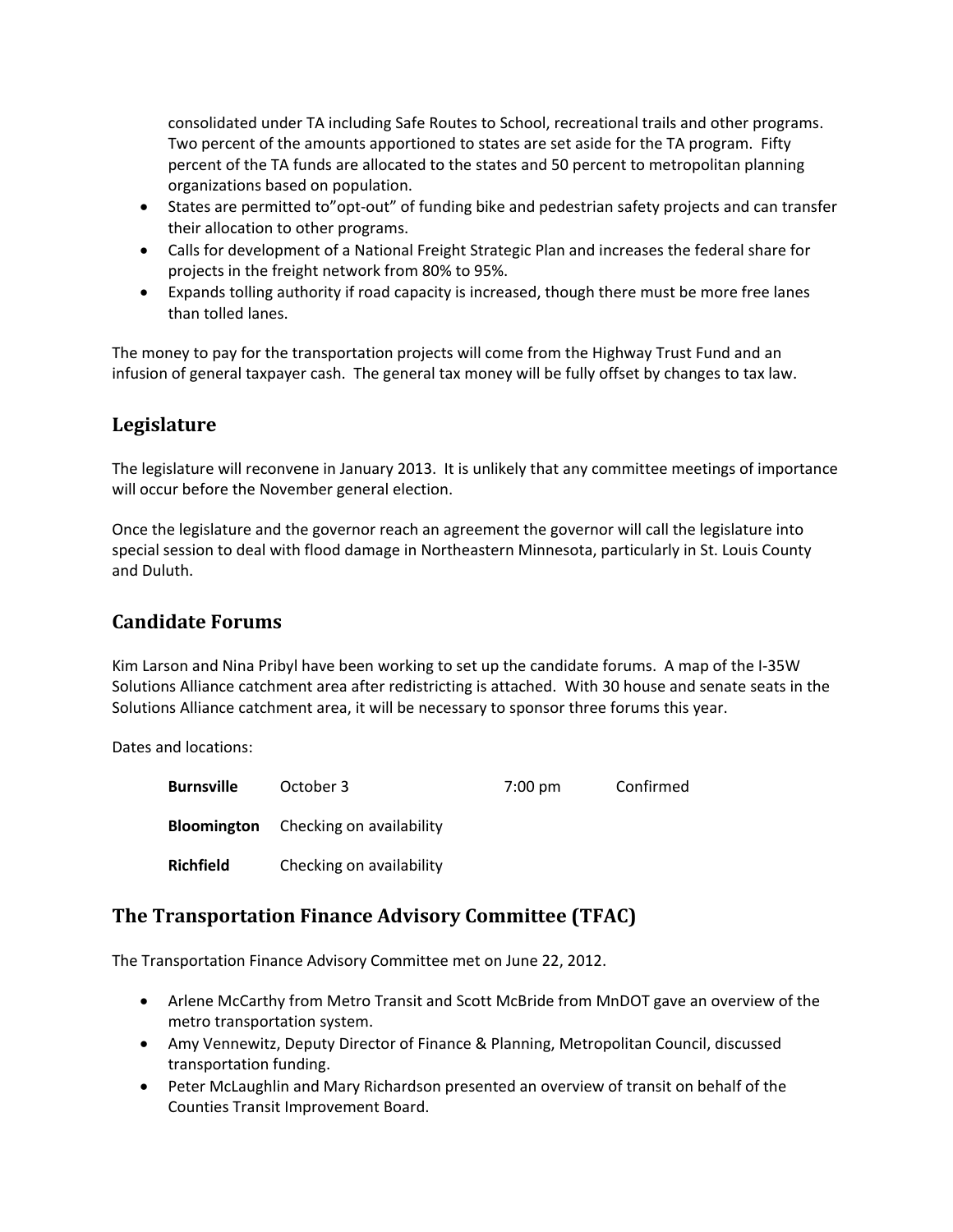- Nick Thompson from MnDOT discussed congestion pricing, tolling as a finance tool, and the MnPASS system.
- PowerPoint presentation on value capture strategies for transportation finance by Zhirong (Jerry) Zhao, Associate Professor, Humphrey School of Public Affairs, University of Minnesota.

The next meeting is scheduled for July 16, 2012.

#### **MnDOT 20-Year Statewide Multimodal Transportation Plan**

MnDOT released its 20-year Statewide Multimodal Transportation Plan for public review and comment. Public hearings will be held July 12 from 4:30 to 5:30 p.m. in Room G15 at MnDOT, 395 John Ireland Blvd., in St. Paul. The public also may participate via videoconference at MnDOT offices statewide.

The Statewide Multimodal Transportation Plan implements Minnesota GO, the recently adopted 50-year transportation vision. The plan focuses on lower-cost, high-benefit and multimodal transportation solutions. The Plan can be accessed at [www.minnesotagoplan.org/docs.](http://www.minnesotagoplan.org/docs)

Written comments will be accepted through July 31 and should be addressed to:

Kirby Becker MnDOT Office of Statewide Multimodal Planning 395 John Ireland Blvd, MS 440 St. Paul, MN 55155 Email: [Kirby.Becker@state.mn.us](mailto:Kirby.Becker@state.mn.us)